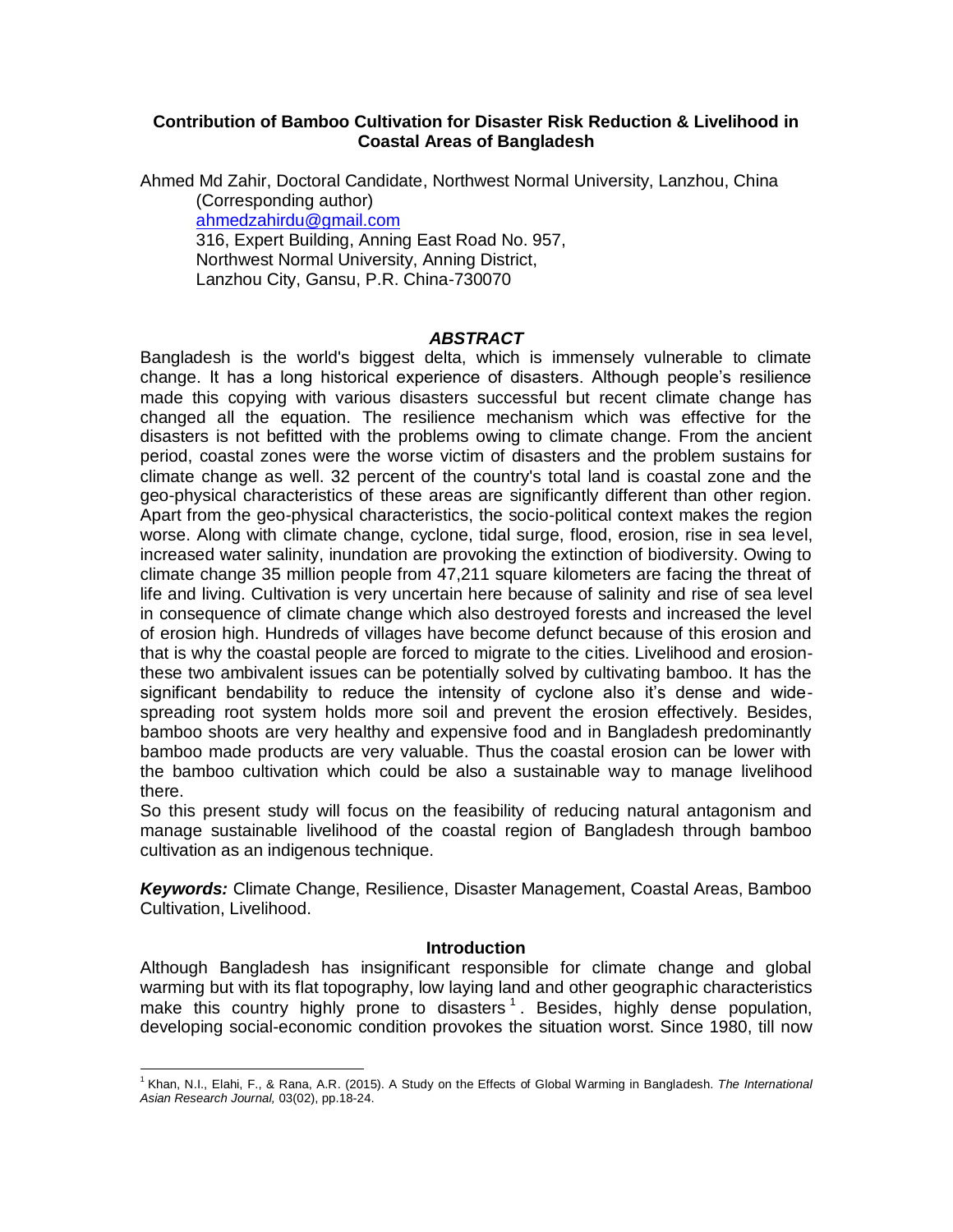Bangladesh has faced more than 200 natural disasters<sup>2</sup>. The cyclone of 1991 and the flood of 1998 fetched radical changes in the country's disaster management system<sup>3</sup>. Earlier the concept of disaster management in Bangladesh was bound into the post disaster management i.e. search and rescue, relief, rehabilitation, medical campaign, reconstruction but with this tangible alteration the country started the journey towards sustainable solution. Currently the preparedness and prevention phases are highly prioritized in disaster management circuit of Bangladesh. Most frequent calamities in Bangladesh include cyclones, floods, tidal surge, droughts and earthquakes. On an average a baneful cyclone strikes in Bangladesh in every 3 years which traumatize more than 70 percent of total population. Besides 25 percent of the country's land is being flooded every year and a terrible flood strikes in every 4-5 years which imperil 70 percent land<sup>4</sup>. Since 1980 there have been nearly 200,000 people lost their life in these disasters and an economic loss of 17 billion US dollars has made and the coastal regions of Bangladesh are in the center of this loss<sup>5</sup>. Being the transitional surface between the land and sea, coastal regions are the first and most vulnerable to the natural disasters and the unusual climate change multiplied the prevalence of disaster vulnerability in more fatal magnitude. Albeit previously the coastal regions were only suffered during any course of disaster but currently they are suffering from excessive salinity, sea level rise, erosion round the year. The people of these regions became shelter less destitute to force migration to the cities. So the activities of government-private and development partner organizations are so visible in order to prevent the 711-km wide coastal regions of southern Bangladesh from natural disaster and climate change. Any change in climate lead to destabilization of environment and social conditions around the globe and it affects the migration of people within and between countries around the $6$ . That is way it's been treated as the top priority amongst the disaster management system.

Grounding the socio-economic circumstances diversified disaster management measures have been taken in the coastal regions. For instance we can mention the recent built sea wall of Japan. To protect the coastal regions from natural disasters i.e. tidal surges, tsunami, cyclone the Japan already built some 395 km concrete seawall. This 12.5 meter seawall replaced the previously built 4 meter breakwater at a cost of \$12.74 Billion<sup>7</sup>. It should be noted here that, Japan's economy can implement such an ambitious project but for a developing countries life Bangladesh it would be luxurious and irrational. We believe any naturalistic project to protect the coastal regions from disasters would be economically congruous and permissible for the national economy of Bangladesh. By analyzing the overall economic and geographic characteristics of Bangladesh, we can say that the agrarian project can play an effective role in disaster

 $\overline{a}$ <sup>2</sup> Give2Asia. (2014).DISASTER PREPAREDNESS AND RESILIENCY: BANGLADESH. Retrieved from <https://give2asia.squarespace.com/disaster-preparedness-and-resilience-bangladesh>

<sup>3</sup> Bangladesh Ministry of Food and Disaster Management. (2008). *National Plan for Disaster Management 2008-2015.* Dhaka: Government of the People's Republic of Bangladesh

<sup>4</sup> Hossain, A.N.H.A. (2003). Bangladesh: Flood Management. Retrieved from https://www.floodmanagement.info/publications/casestudies/cs\_bangladesh\_full. Pdf

<sup>5</sup> Asian Disaster Reduction Center. (2015). *Information on Disaster Risk Reduction of the Member Countries*. Retrieved fro[mhttps://www.adrc.asia/nationinformation.php?NationCode=50&Lang=en&Mode=country](https://www.adrc.asia/nationinformation.php?NationCode=50&Lang=en&Mode=country)

<sup>6</sup> United States Environmental Protection Agency. (2017). International Climate Impacts. Retrieved from [https://19january2017snapshot.epa.gov/climate-impacts/international-](https://19january2017snapshot.epa.gov/climate-impacts/international-climate-impacts_.html) climate-impacts\_.html

 $^7$  Lim, M. (2018). Seven years after tsunami, Japanese live uneasily with seawalls. Reuters. Retrieved from https://www.reuters.com/article/us-japan-disaster- [seawalls/seven-years-after-tsunami-japanese-live-uneasily-with](https://www.reuters.com/article/us-japan-disaster-seawalls/seven-years-after-tsunami-japanese-live-uneasily-with-seawalls-idUSKCN1GL0DK)[seawalls-idUSKCN1GL0DK](https://www.reuters.com/article/us-japan-disaster-seawalls/seven-years-after-tsunami-japanese-live-uneasily-with-seawalls-idUSKCN1GL0DK)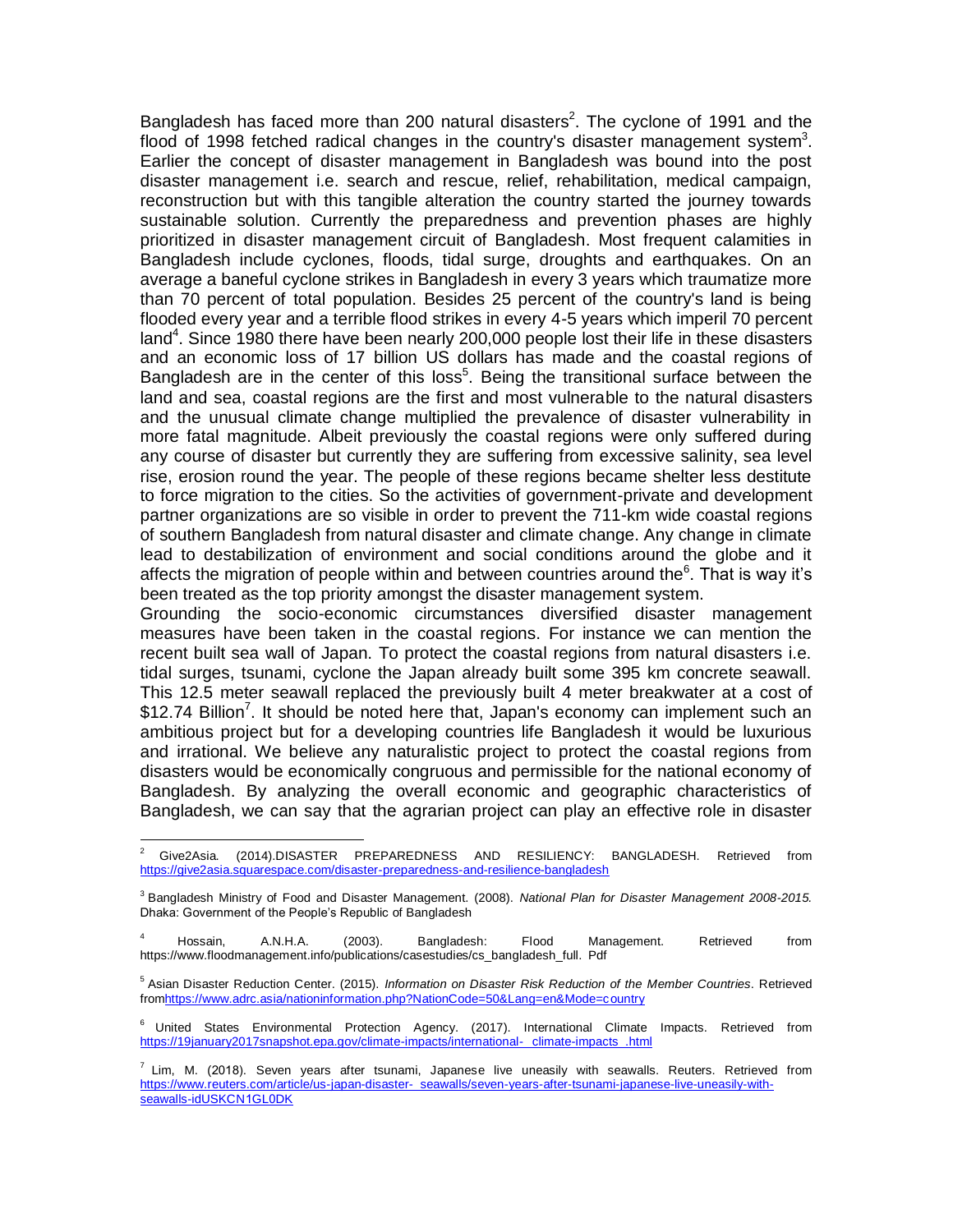management in these regions. As of now many countries in Asia especially in South Asia emphasizing on cultivating bamboo as an effective measure of disaster management and. Since these coastal regions are marked as hostile for crop-cultivation so this bamboo project could be also effective for sustainable livelihood for the destitute people of coastal regions.

### **Objective of the Study**

This present study focused on the role of bamboo cultivation in Bangladesh to ensued effective disaster management in the coastal regions as well as ensuring sustainable livelihood for the destitute people. Furthermore, it has also emphasized on the replication of this model elsewhere in the world.

### **Methodology**

l

The core of this present research paper has structured by qualitative research and findings from the current information for the secondary sources i.e. newspapers, journals and relevant articles.

### **Coastal Regions of Bangladesh**

Southern parts of Bangladesh, where land and Bay of Bengal meets is the coastal regions. Also Bangladesh has a rich riverine network connects land and sea $^8$ . The coastal region is 710 kilometers long covering 19 districts and 147 upazilas. The total population of these regions is about 36 million  $9$ . The detailed information will be presented in the Table:1:

| SL              | <b>District</b> |              | Area (Km2)     |                 |
|-----------------|-----------------|--------------|----------------|-----------------|
|                 |                 | <b>Total</b> | <b>Exposed</b> | <b>Interior</b> |
| 1               | Bagerhat        | 3959         | 2679           | 1280            |
| 2               | Barguna         | 1831         | 1663           | 168             |
| 3               | Barisal         | 2785         |                | 2785            |
| 4               | Bhola           | 3403         | 3403           |                 |
| 5               | Chandpur        | 1704         |                | 1704            |
| 6               | Chittagong      | 5283         | 2413           | 2870            |
| 7               | Cox's Bazar     | 2492         | 2492           |                 |
| 8               | Feni            | 928          | 235            | 693             |
| 9               | Gopalganj       | 1490         |                | 1490            |
| 10              | Jessore         | 2567         |                | 2567            |
| 11              | Jhalokati       | 749          |                | 749             |
| 12 <sub>2</sub> | Khulna          | 4394         | 2767           | 1627            |
| 13              | Lakshmiur       | 1456         | 571            | 885             |
| 14              | Narail          | 990          |                | 990             |
| 15              | Noakhali        | 3601         | 2885           | 716             |
| 16              | Patuakhali      | 3221         | 2103           | 1118            |
| 17              | Pirojpur        | 1308         | 353            | 955             |
| 18              | Sathkhira       | 3858         | 2371           | 1487            |
| 19              | Shariatpur      | 1182         |                | 1182            |

### **Table: 1. Districts of the Coastal Zone of Bangladesh**

<sup>8</sup> Tinker, H.R., & Husain, S.S. (2015). Bangladesh. Encyclopedia Britannica. Retrieved from URL <https://www.britannica.com/place/Bangladesh>

<sup>&</sup>lt;sup>9</sup> Ahsan, M.E. (2013). *Coastal Zone of Bangladesh: Fisheries Resources and its Potentials* (1<sup>st</sup> ed., pp.05-06). Saarbrücken, Germany: LAP LAMBERT Academic Publishing.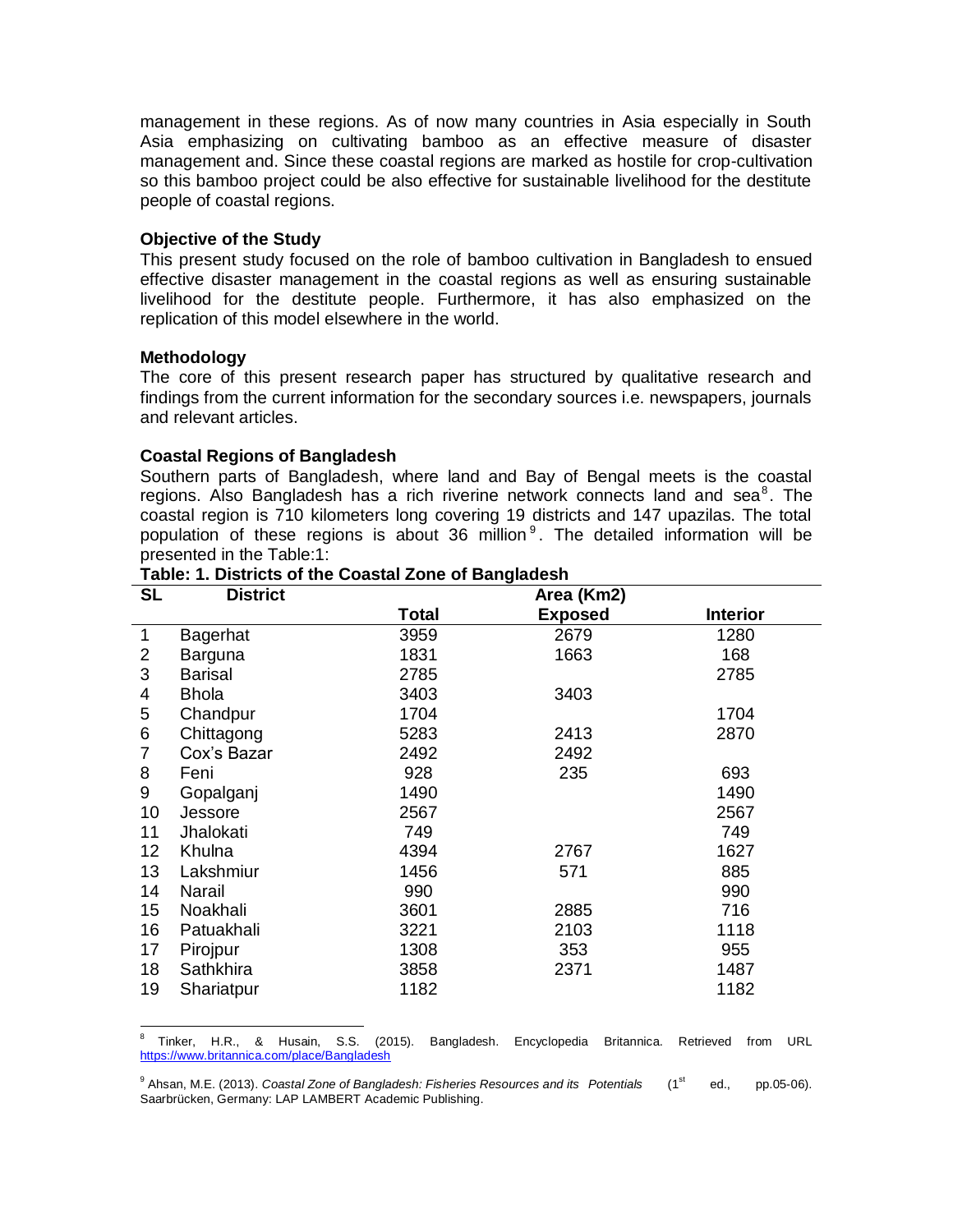| otal.                                                       | 7201 | 23935 | 3266 |
|-------------------------------------------------------------|------|-------|------|
| $R_{\rm A}$ $R_{\rm A}$ $R_{\rm A}$ $R_{\rm A}$ $R_{\rm A}$ |      |       |      |

*Source: PDO-ICZMP, 2003*

### **Natural Disasters of Bangladesh**

Bangladesh is suffering from multifarious natural disaster due to its geographic and geologic setting<sup>10</sup>. Bangladesh's geo-physical location makes it prone to various hazards e.g. Flood, cyclone, drought, earthquake, salinity, sea level rise, erosion, landslide etc. However, natural disasters which are indistinguishable in coastal regions of this country are cyclone and erosion due to heavy rain and flood. In the table 2 the devastating cyclone of Bangladesh will be mentioned:

| <b>Date</b>                                                                                             | Name (if<br>available)  | <b>Maximum Wing</b><br>Speed (Km/hr.) | <b>Storm Surge</b><br>Height (meter) | <b>Death Toll</b>       |  |  |  |
|---------------------------------------------------------------------------------------------------------|-------------------------|---------------------------------------|--------------------------------------|-------------------------|--|--|--|
| May 25,<br>1985                                                                                         |                         | 154                                   | $3.0 - 4.6$                          | 11,069                  |  |  |  |
| April 29,<br>1991                                                                                       | Unknown                 | 225                                   | $6.0 - 7.6$                          | 1,38,882                |  |  |  |
| May 19,<br>1997                                                                                         |                         | 232                                   | $3.1 - 4.6$                          | 155                     |  |  |  |
| November<br>15, 2007                                                                                    | Sird                    | 223                                   |                                      | 3363                    |  |  |  |
| May 25,<br>2009                                                                                         | Aila                    | 92                                    |                                      | 190                     |  |  |  |
| 17 May<br>2013                                                                                          | Mahasen                 | 85                                    | Unknown                              | 17                      |  |  |  |
| 29 July<br>2015                                                                                         | Kemon                   | 75                                    |                                      | 132                     |  |  |  |
| 21 May<br>2016                                                                                          | Roanu                   | 100                                   |                                      | 26                      |  |  |  |
| 31 May<br>2017                                                                                          | Mora                    | 110                                   |                                      | 18                      |  |  |  |
| 4 May<br>2019                                                                                           | Feni                    | 80                                    |                                      | 14                      |  |  |  |
| Source: Wikipedia, Bangladesh Meteorological Department & The Daily Star                                |                         |                                       |                                      |                         |  |  |  |
| Table: 3. Major Floods in Bangladesh                                                                    |                         |                                       |                                      |                         |  |  |  |
| Year                                                                                                    | <b>Flooded</b><br>(km2) | area<br>area                          | Percentage of total                  | <b>Number of deaths</b> |  |  |  |
|                                                                                                         |                         |                                       |                                      |                         |  |  |  |
| <sup>10</sup> Carter, W. N. (1991). Disaster Management - A Disaster Management Hand Book, Manila: ADB. |                         |                                       |                                      |                         |  |  |  |

# **Table: 2. Major Cyclones in Bangladesh**

| Table: 3. Major Floods in Bangladesh |                |  |                                           |  |  |  |
|--------------------------------------|----------------|--|-------------------------------------------|--|--|--|
| Year                                 | <b>Flooded</b> |  | area Percentage of total Number of deaths |  |  |  |
|                                      | (km2)          |  | area                                      |  |  |  |

<sup>10</sup> Carter, W. N. (1991). Disaster Management - A Disaster Management Hand Book, Manila: ADB.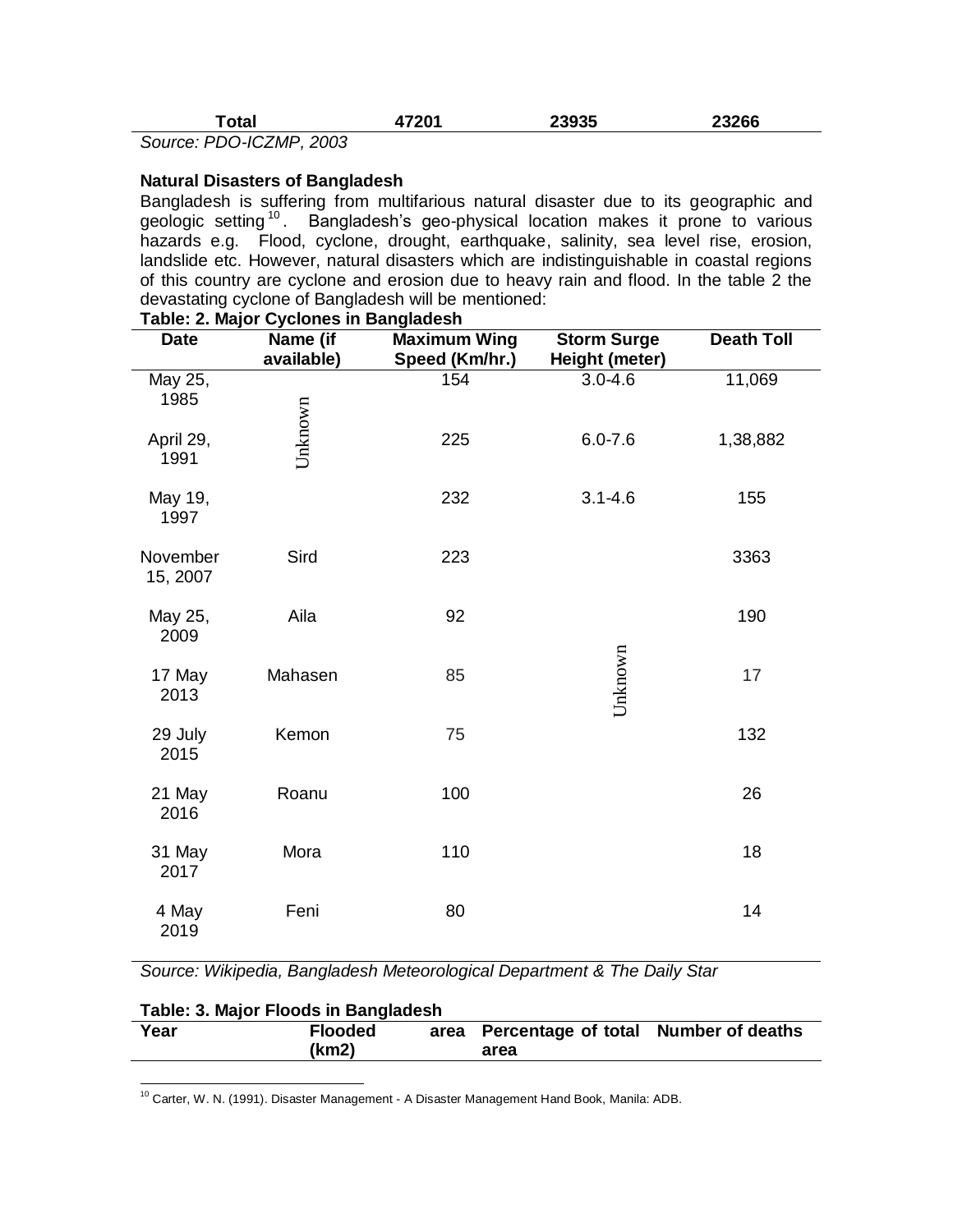| 1984 | 28314             | 19 | 513  |
|------|-------------------|----|------|
| 1987 | 57491             | 38 | 1657 |
| 1988 | 77700             | 52 | 2379 |
| 1998 | 100000            | 68 | 1050 |
| 2004 | 88542             | 60 | 600  |
| 2012 | 74 Sub Districts  |    | 163  |
| 2017 | 183 Sub Districts |    | 121  |

*Source: Wikipedia, Reliefweb, Flood World* 

As the cyclone and flood related aftermath cause most decay-damaged than any other natural disasters in Bangladesh so we emphasize on the bamboo cultivation as a natural way of sustainable disaster resilience in the coast.

## **What is Bamboo**

l

Bamboo is a perrenial evergreen that is part of the grass family<sup>11</sup>. It is also considered to be the fastest growing plant in the world. The internodal regions of the bamboo stem are usually hollow and the vascular bundles in the cross-section are scattered throughout the stem instead of in a cylindrical arrangement<sup>12</sup>. Bamboos include some of the fastestgrowing plants in the world, due to a unique rhizome-dependent system. Certain species of bamboo can grow 91 cm within a 24-hour period, at a rate of almost 4 cm an hour<sup>13</sup>. Bamboos are of eminent financial and social criticalness in South Asia, Southeast Asia and East Asia, being utilized for structure materials, as a sustenance source, and as an adaptable crude item. Bamboo has a higher explicit compressive quality than wood, block or concrete, and a particular rigidity that rivals steel<sup>14</sup>. There are a wide range of views on the number of the types of bamboo. A few specialists state there are around 1000 types of bamboo, while others state there are in excess of 1600 species on the planet developing normally. Obviously, every one of these types of bamboo are both enlivening and helpful when they are utilized in the homes and organizations in nations around the globe<sup>15</sup>. Most common natural species of bamboo are Bambusa, burmanica, Polymorpha, Nutans, Tulda, Dendrocalamus hamitonil, Longispathus, Melocanna baccifera, Schizostachyum dullooa and for the cultivation Bambusa Balcooa, Cacharensis, Comillensis, Jaintian vulgaris, Thyrsostachys oliveri are very common. In Bangladesh 26 species and one variety of bamboo under 7 genera occur both in wild and cultivated states. Bamboo species growing in forest areas are Bambusa burmanica, polymorpha, nutans, tulda, Dendrocalamus, hamiltonii, longispathus, Melocanna

baccifera and Schizostachyum dullooa, baccifera grows in pure brakes, while the others grow sporadically in small patches. Natural bamboos occur in eastern hill forests of the country. Common village bamboos are Bambusa balcooa, cacharensis, comillensis, jaintiana, nutans, salarkhanii, tulda, vulgaris, and Thyrsostachys oliveri<sup>16</sup>. Muli bamboo is

<sup>&</sup>lt;sup>11</sup> Bamboobotanicals (2011). Bamboo Anatomy And Growth Habits. Retrieved from <http://www.bamboobotanicals.ca/html/about-bamboo/bamboo-growth-habits.html>

<sup>&</sup>lt;sup>12</sup> Wikipedia contributors. (2019, May 21). Bamboo. In Wikipedia, The Free Encyclopedia. Retrieved 21:50, May 22, 2019, from<https://en.wikipedia.org/w/index.php?title=Bamboo&oldid=898059508>

<sup>&</sup>lt;sup>13</sup> Bamboo Land. (2017). About bamboo. Retrieved from<http://www.bambooland.com.au/useful-info/about-bamboo>

<sup>14</sup> Roach, M. (1996, June 1)[. The Bamboo Solution: Tough as steel, sturdier than concrete, full-size in a year.](http://discovermagazine.com/1996/jun/thebamboosolutio784) *Discover Magazine*. Retrieved from<http://discovermagazine.com/1996/jun/thebamboosolutio784>

<sup>&</sup>lt;sup>15</sup> Bamboo Grove. (2007). Species of Bamboo. Retrieved from<https://www.bamboogrove.com/bamboo-species.html>

<sup>&</sup>lt;sup>16</sup> Banglapedia.(2015). Bamboo. Retrieved from <http://en.banglapedia.org/index.php?title=Bamboo>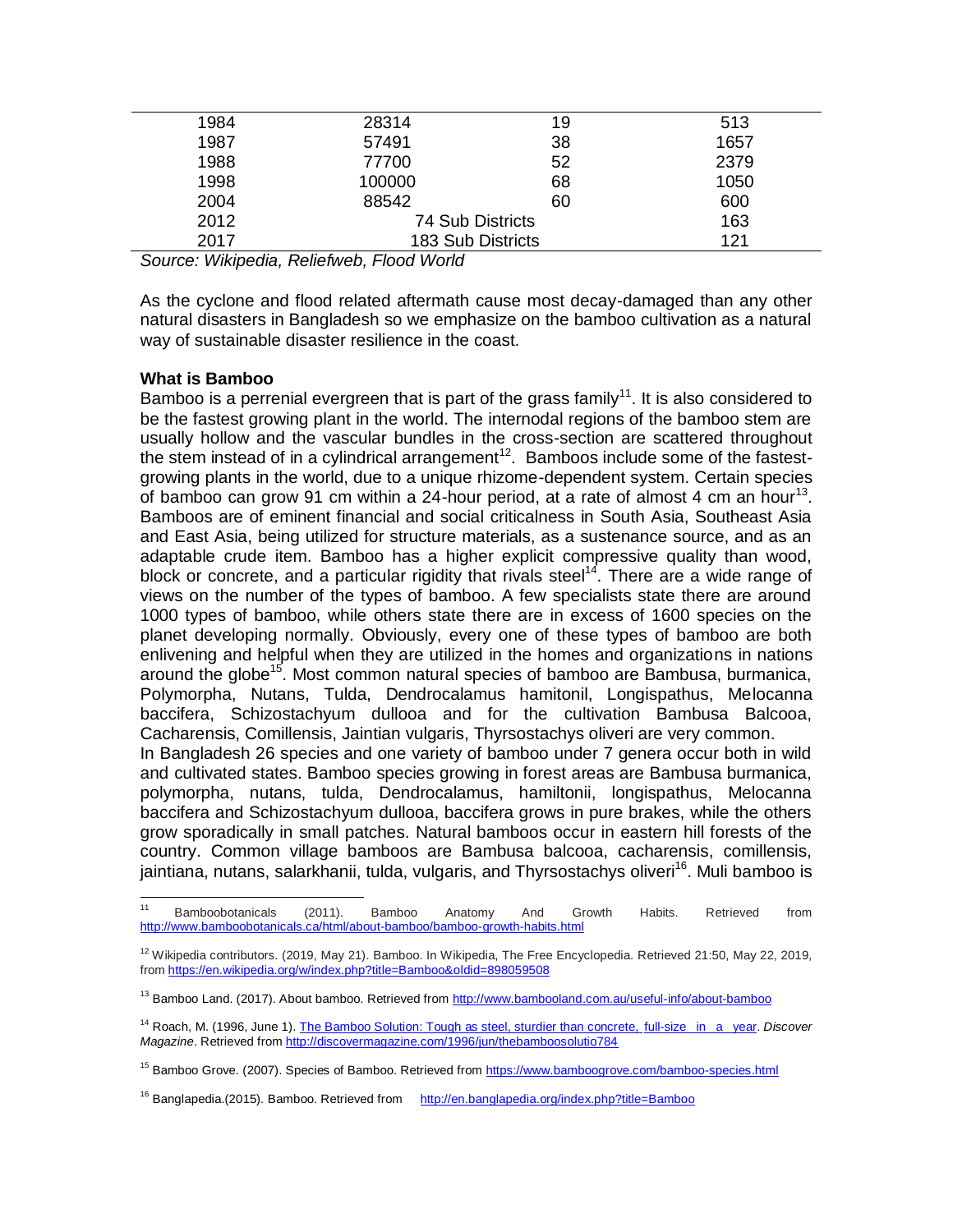the family member of Gramineae Melocanna baccifera which is the most common in Bangladesh and grows everywhere.

### **Bamboo Propagation & Project Duration**

The bamboo propagation spreads in two ways; the seeds and roots method. Bamboo flower contains seed which can be the natural way of propagation of bamboo. Besides the seed, plating the root is another way of propagation. Bamboo takes 3 years to be matured. The bamboo species of Bangladesh are 10-20 meters long and are between 1.7 to 7.5 centimeters in diameter $^{17}$ .

### **Bamboo Propagation in Saline Water**

Since the level of salinity is increasing at alarming rate in the coastal region of Bangladesh so it'll be very challenging to propagate bamboo in this esteemed regions. Not all the bamboos which are easy to find in Bangladesh are tolerable to the salinity so the disaster resilience concept with bamboo was in challenge earlier. But three species of bamboo named Dendrocalamus strictus , Dendrocalamus longispathus and Bambusa bambos were investigated for their tolerance to the saline water in hydroponic culture system in 2015. Where all the physical growth aspects were monitored for 14 days in the laboratory experiment. All the vegetative aspects of these 3 species i.e. shoot height, number of leaves, root growth, weight were normal with no significant difference as comparison to the non-saline water. Among these three species Bambusa bambos is common in Bangladesh.

### **Disaster Resilience with Bamboo**

### **Limiting Soil Loose**

 $\overline{\phantom{a}}$ 

Bamboo has very wide- spreading and dense root system<sup>18</sup>. This can potentially limit the coastal region's erosion holding earth firmly. To prevent erosion, bamboo anchors the coast and soil with its wide-spreading and deep root system Bamboo root is very thin and fibrous so most often its root goes up to 3 feet very easily<sup>19</sup>. A single matured plant's root system is capable of expending by 25% to hold 6 cubic meters of soil. Every year during rainy season, coastal life and living of Bangladesh remain under extinction threat due to the erosion. Thousands of villages are getting disappeared into the water body because of strong current in the coast and lack in the dam infrastructure. One of the major reasons if climate change migration is due to this vicious scenario. So for the countries like Bangladesh, bamboo could be the best possible sustainable and natural solution for this problem. Some south Asian countries e.g. Philippines are trying to implement this kind of natural projects<sup>20</sup>. The most vulnerable districts to erosion of

<sup>&</sup>lt;sup>17</sup> Banglapedia.(2015). Bamboo. Retrieved from<http://en.banglapedia.org/index.php?title=Bamboo>

<sup>&</sup>lt;sup>18</sup> Bamboo Land. (2017). About bamboo. Retrieved from<http://www.bambooland.com.au/useful-info/about-bamboo>

<sup>&</sup>lt;sup>19</sup> Bamboo Garden. (2011). Frequently Asked Questions about bamboo. Retrieved from <http://www.bamboogarden.com/FAQ%20general.htm>

<sup>&</sup>lt;sup>20</sup> Relief Web. (2012). Feature: DENR promotes bamboos for natural disaster prevention. Retrieved from [https://reliefweb.int/report/philippines/feature-denr-promotes-](https://reliefweb.int/report/philippines/feature-denr-promotes-%09bamboos-natural-disaster-prevention) bamboos-natural-disaster-prevention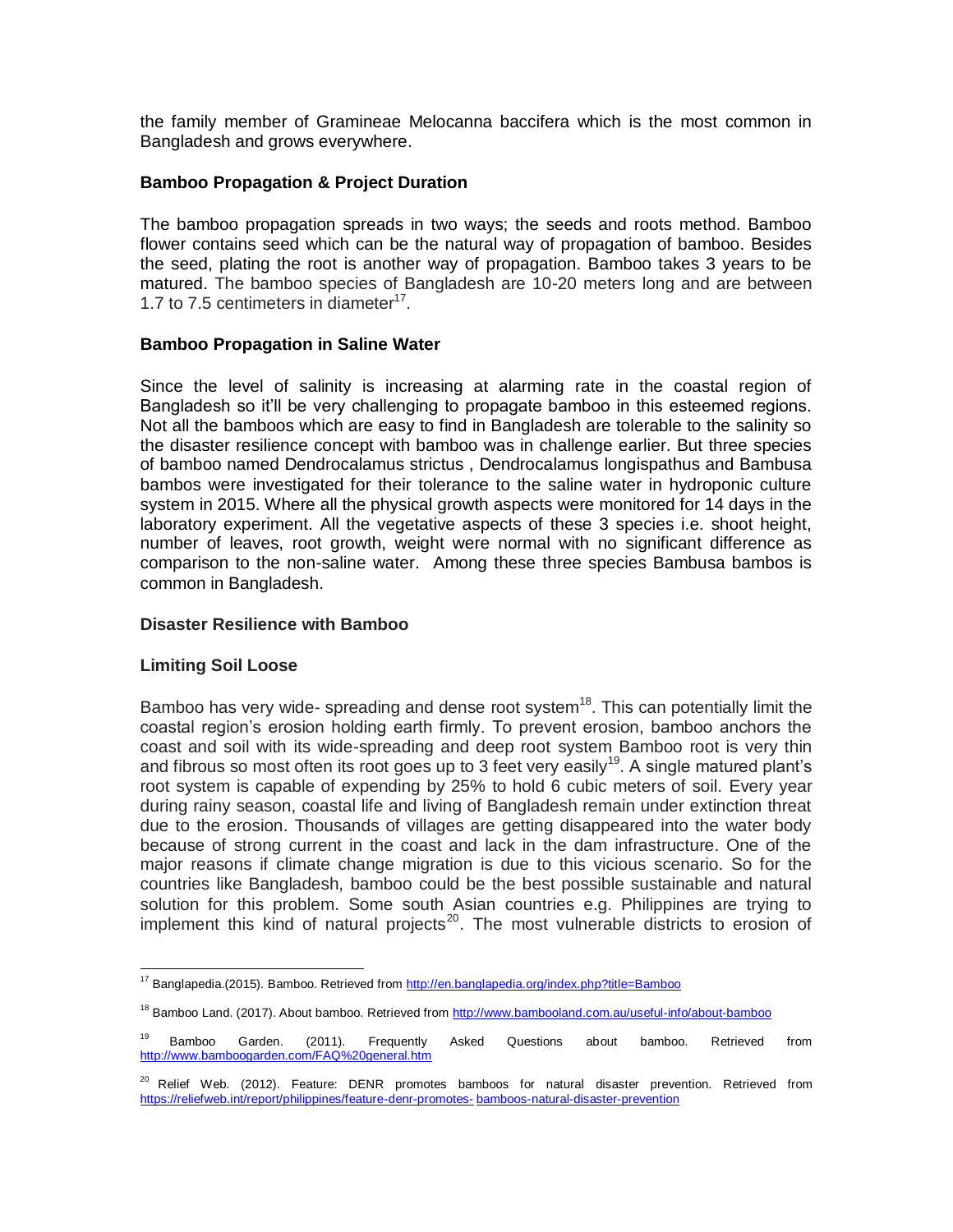Bangladesh can be stabilized with this project. Besides this benefit, bamboo ensures the protection of water sources through the reforestation of watersheds $^{21}$ .





*Source: Song, Peng, Zhou & Zhang (2016)*

## **Wind Break**

l

The main purpose of wind break is to weaken or stop the undesirable wind force to protect the establishment behind it. Sometimes it's been considered as the natural wall to protect the civilization from natural disasters. Wind breaks made with some special types of plant. Wind break made with bamboo are more suitable because of its flexibility and dense root system. Making wind break with bamboo than other tree is more preferable because it helps to reduce the wind force rather than attempt to fully stop<sup>22</sup>. Besides, its dense deep root system prevent it from uprooting. Even if it uprooted then it cause little or no damage in the circumstances comparison to the other plant. In most of the cased in Bangladesh, more damage occur because of the tree uprooting as most of the houses in the country side are made of mud, wood and other non-brick materials.

## **Figure: 2. Wind Break Mechanism**

<sup>&</sup>lt;sup>21</sup> The Nature Conservancy. (2017). A Natural Solution to Water Security. Retrieved from [https://www.nature.org/en](https://www.nature.org/en-us/what-we-do/our-insights/perspectives/a-natural-%09solution-to-water-security/)[us/what-we-do/our-insights/perspectives/a-natural-solution-to-water-security/](https://www.nature.org/en-us/what-we-do/our-insights/perspectives/a-natural-%09solution-to-water-security/)

<sup>&</sup>lt;sup>22</sup> Bamboo Inspiration. (2008). Bamboo Windbreak. Retrieved from [https://www.bamboo-inspiration.com/bamboo](https://www.bamboo-inspiration.com/bamboo-windbreak.html)[windbreak.html](https://www.bamboo-inspiration.com/bamboo-windbreak.html)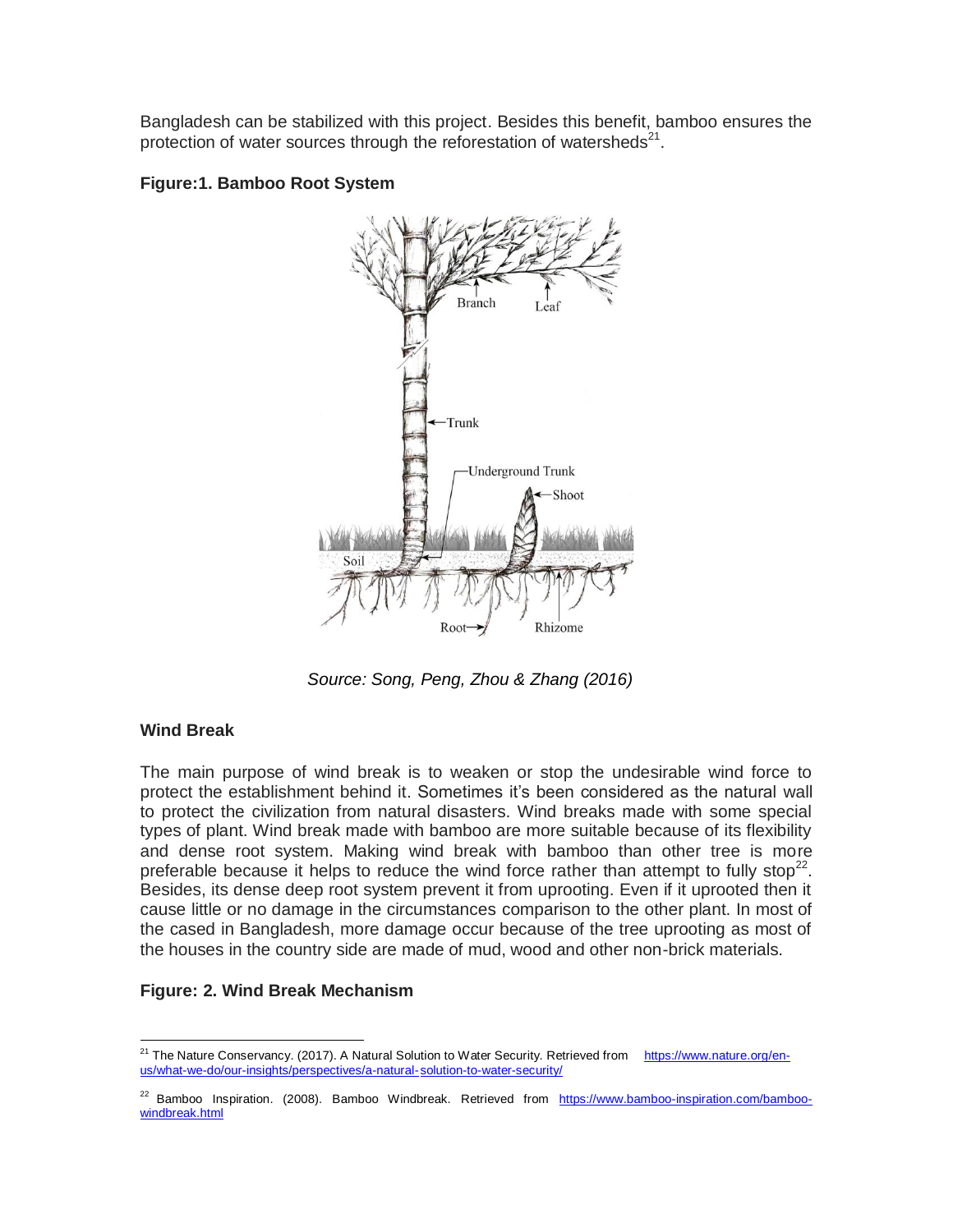

*Source: Lincoln [Conservation](https://lincolnconservationdistrict.com/) District (2013)*

**Figure: 3. Bamboo Wind Break Pattern** 



*Source: UF/IFAS Citrus Research and Education Center. (2004).*

## **Contribution of Bamboo to Livelihood**

Bamboo has significant impact on the society especially for the agro-based economy. For Bangladesh it is the most significant non-timber forest<sup>23</sup>. The main positive concerns of bamboo based business are household production, female engagement and very low skill requirement. The most traded species of bamboo of Bangladesh are *Bambusa balcooa, Melocanna baccifera, Bambusa tulda,* and *Bambusa vulgaris* where *Bambusa*  balcooa covered 39% of the total market in the year of 2007<sup>24</sup>. Bamboo is regarded as the poor man's timber so it'll increase the income in the coast and create working opportunities for the destitute people<sup>25</sup>. It's been estimated that more than two billion

l <sup>23</sup> INBAR. (2015). Bangladesh: The Bamboo Pioneers Transforming The Country's Furniture Sector. Retrieved from <https://www.inbar.int/bangladesh-the-bamboo-pioneers-transforming-the-countrys-furniture-sector/>

<sup>24</sup> Bangladesh to export bamboo soon (2009, March 19), *The Daily Star.* Retrieved from <https://www.thedailystar.net/news-detail-80318>

 $25$  Khan SA, Khan NA. (1994). Non-wood forest products of Bangladesh: an overview. Bangladesh J Forest Sci. 23(1): 45–50.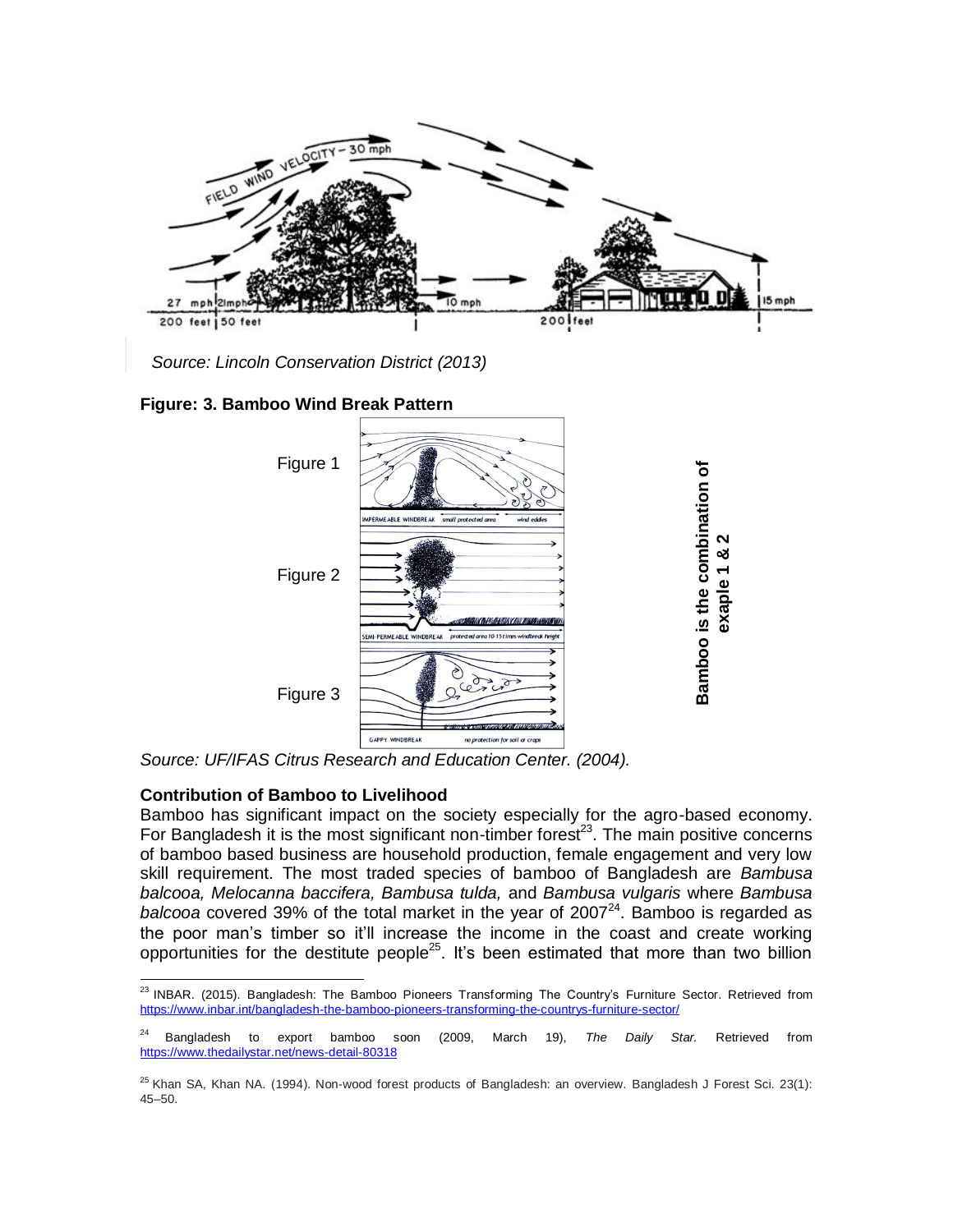people around the world but mostly in Asia use bamboo on daily basis<sup>26</sup>. Bangladesh has both forest and village sources for bamboo and there are more than 4500 small and cottage industries based on bamboo as well $^{27}$ . Since bamboo is very easy to cultivate in the coastal regions than other trees or crops so we'll focus on the livelihood earning through bamboo based products.

### **Useful Bamboos Species in the Existing Market**

These three species *Bambusa balcooa, Melocanna baccifera, Bambusa tulda,* and *Bambusa vulgaris* are most common for producing products in the small and cottage industries based on bamboo.

| <b>Botanical Name</b>                            | Local Name (s)                      | Source (s)              |  |
|--------------------------------------------------|-------------------------------------|-------------------------|--|
|                                                  |                                     |                         |  |
| Bambusa balcooa Roxb.                            | Bhaluka<br>Borak,<br>Barua,<br>bans | Both village and forest |  |
| Bambusa tulda Roxb.                              | Mitinga, Mita, Nitai bans           | Both village and forest |  |
| Bambusa vulgaris Schrd. ex. Baijja bans<br>Wendl |                                     | Village                 |  |
| baccifera<br>Melocanna<br>Kurz                   | (Roxb.) Muli, Nali bans             | Forest bamboo           |  |

### **Table: 4. Bamboo Species and Their Source**

*Source: Mukul & Rana, 2013* 

## **Bamboo-Based Products**

We have mentioned (Table 4) four species of bamboo are common for the bamboobased trading in local markets. They are being traded as pole or natural structural form or making secondary goods. Bambusa balcooa, Bambusa baccifera are traded as unprocessed form mainly used to make the structure for roof casting. Bambusa tulda, and Bambusa vulgaris are used to make fences, mats, and domestic baskets and utensils. With the initiation of the construction work between the month of October and April, the demand of bamboo remains very high and the rest of the time belongs mostly to the rainy season is the off-peak time for bamboo trading.

 $\overline{\phantom{a}}$ <sup>26</sup> INBAR (1999). Socioeconomic issues and constraints in the bamboo and rattan sectors: INBAR's assessment. INBAR Working Paper No. 23. International Network for Bamboo and Rattan, Beijing.

<sup>&</sup>lt;sup>27</sup> Banik RL. (1998). Bamboo resources, management and utilization in Bangladesh. In: Rao AN, Rao VR, editors. Bamboo conservation, diversity, ecogeography, germplasm, resource utilization and taxonomy. Proceedings of training course cum workshop, 1998 May 10–17, Kunming and Xishuangbanna, Yunnan (China); p. 137–150.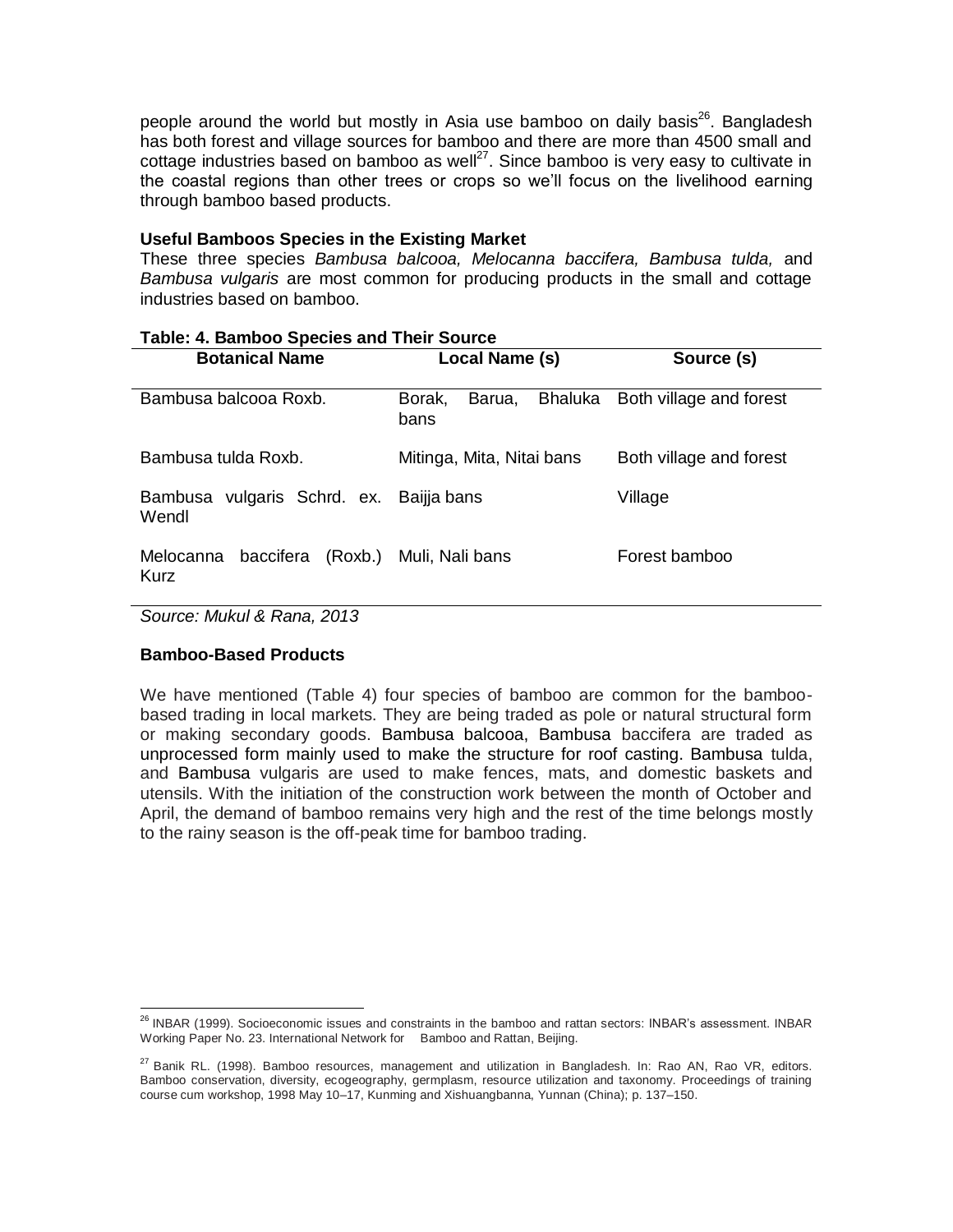



*Source: Mukul & Rana, 2013*

 $\overline{\phantom{a}}$ 

### **Bamboo- Based Business and Profit Assessment**

Since the destitute 36 million huge population of the coast of Bangladesh are vulnerable with earning livelihood so profit assessment of esteemed bamboo-based business is very important to assure its sustainability. Bamboo industry broadens the way of earning livelihood throughout the year and also it is likely employ the surplus labor force with low  $\cot^{28}$ . Agricultural employment is seasonal in nature and in the slack seasons, alternative income opportunities needed to fulfill the basic needs of the rural wage class and surplus family labor<sup>29</sup>. Bamboo based industry creates more income opportunity for the surplus and especially in house female work force.

|                                                                   |                           |                          | Selling Price (\$) |                |            |               |
|-------------------------------------------------------------------|---------------------------|--------------------------|--------------------|----------------|------------|---------------|
| Product and<br>Use.                                               | Production<br>$Cost($ \$) | Production<br>Time (hr.) | Factory            | Intermediaries | Wholesaler | Retailer      |
| Fence, in<br>rural/temporary<br>housing<br>$(36 \times 120$ inch) | 1.25                      | 4                        | 1.50               | 1.80           | 2.10       | 2.35-2.85     |
| Bookshelf,<br>domestic<br>Use                                     | 2.0                       | 5                        | 2.35               | 2.58           | 2.80       | $3.01 - 3.16$ |
| Screener,<br>domestic<br><b>Utensils</b>                          | .85                       | 2.5                      | 1.01               | 1.15           | 1.42       | 1.82-2.20     |
| Mat, for<br>construction                                          | .74                       | 2                        | 1.0                | 1.18           | 1.26       | 1.85          |

#### **Table: 5. Bamboo-based Secondary Products and Direct Selling Price**

<sup>28</sup> Mottaleb, K.A. (2008). Rural Craftsmanship, Employment Creation and Poverty Alleviation: The Case of the Bamboo Craftsmanship in Bangladesh. *Civil Service College, Dhaka*

<sup>29</sup> Haque, M. Shamsul & Hussain, Zahid (1984). Cottage Industries of Bangladesh: Potential for Development. *Dhaka: Institute of Business Administration, University of Dhaka.*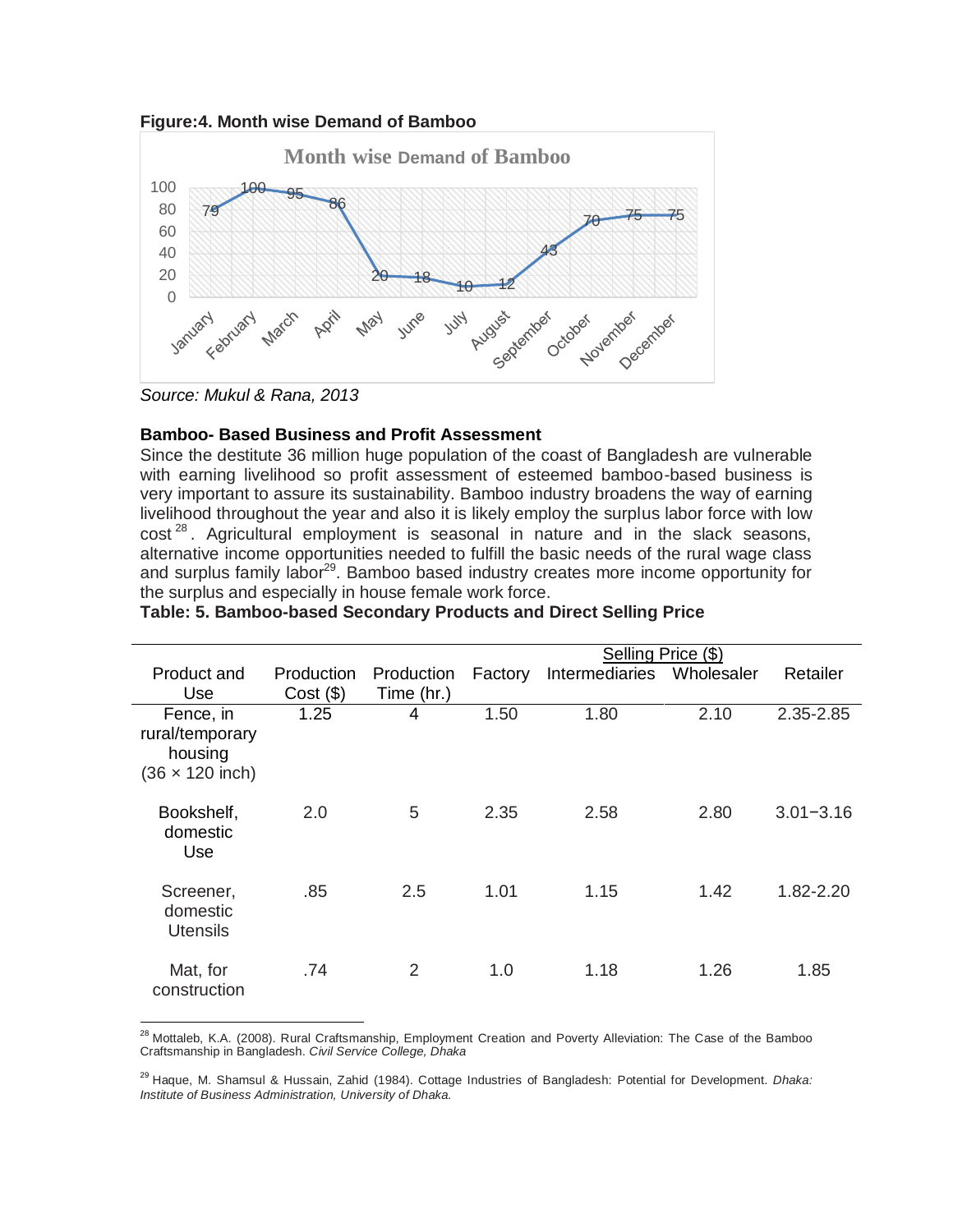| $(48 \times 60$ inch)                                |      |   |      |      |      |      |
|------------------------------------------------------|------|---|------|------|------|------|
| Basket,<br>domestic<br><b>Utensils</b>               | .72  | 3 | .98  | 1.16 | 1.36 | 1.85 |
| <b>Rickshaw</b><br>hood, parts of<br><b>Rickshaw</b> | 3.45 | 6 | 4.15 | 4.85 | 5.15 | 7.12 |
| Basket, in<br>labor works                            | 2.45 | 4 | 2.95 | 2.15 | 3.10 | 3.85 |

*Source: Market survey during June 2018*

### **Figure:5. Comparison of Production cost and Final Selling Price**



### **Discussion and Conclusion**

Bamboo plays a vital role in improving rural poor people's livelihood since its availability<sup>30</sup>. More than 300,000 people are involved with the bamboo-based small and cottage industries and most them are poor including women and children $31$ . Southeastern hilly districts are the major sources of the bamboo in Bangladesh<sup>32</sup>. So the engagement of this particular region is more likely higher than other region. Since the

 $\overline{\phantom{a}}$ <sup>30</sup> Nath TK, Uddin MB, Ahmed R. 2000. Role of bamboo based cottage industry in economic upliftment of rural poor: case study from rural Bangladesh. Malaysian Forester. 63(3):98–105.

<sup>&</sup>lt;sup>31</sup> Banik RL. (1998). Bamboo resources, management and utilization in Bangladesh. In: Rao AN, Rao VR, editors. Bamboo conservation, diversity, ecogeography, germplasm, resource utilization and taxonomy. Proceedings of training course cum workshop, 1998 May 10–17, Kunming and Xishuangbanna, Yunnan (China); p. 137–150.

<sup>&</sup>lt;sup>32</sup> Banik, R.L. (1994). Distribution and ecological status of bamboo forests of Bangladesh. Bangladesh J Forest Sci. 23(2):12–19.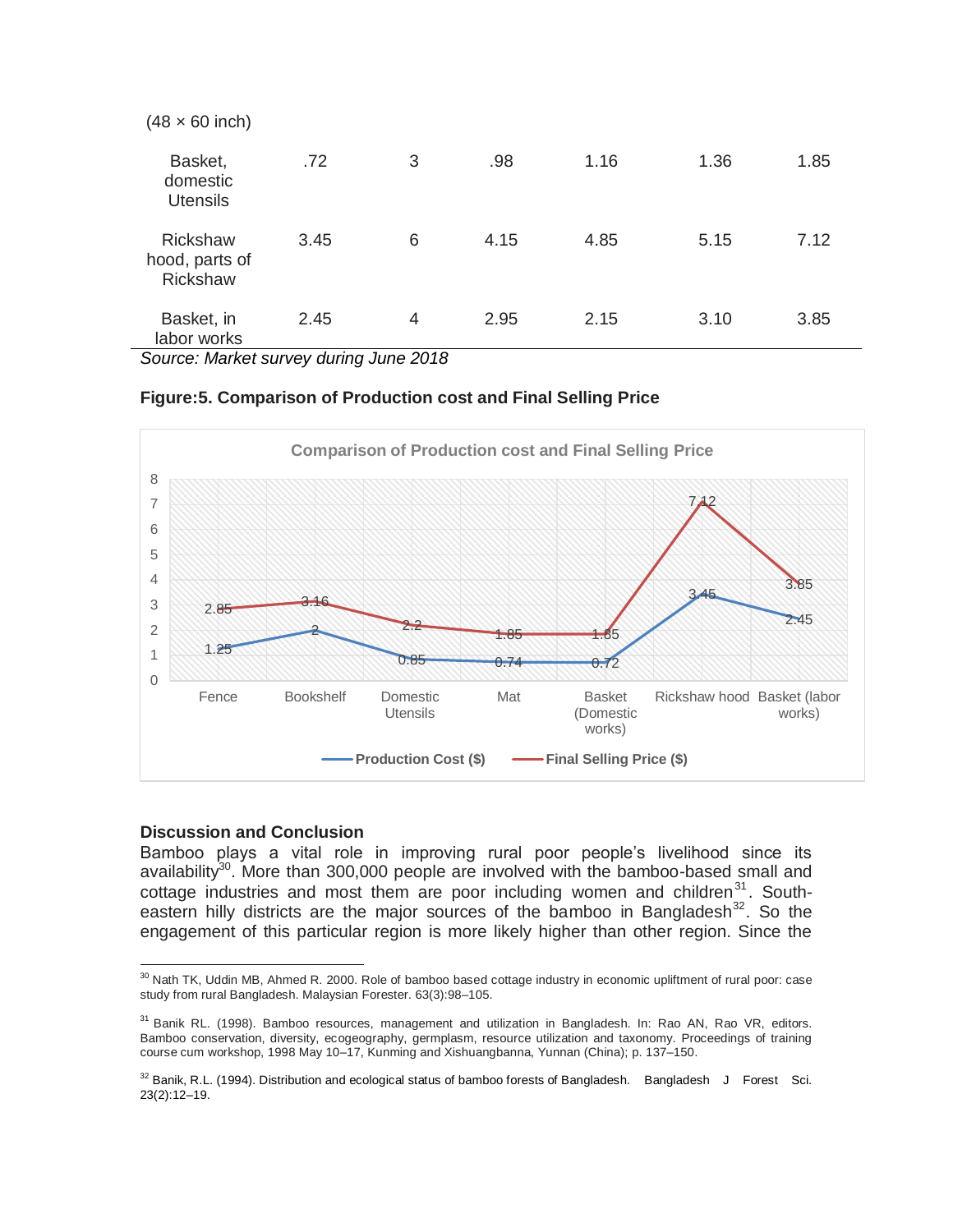main concern of this study is to popularize the bamboo-based industry in the coastal regions to highlighting the sustainable business issues around the year is significant here. Although unprocessed and bamboo-based products have great local market demand but when sustainability is the concern then foreign trade is the important aspects of this probable sustainable solution.

Bangladesh has a large scale market for the furniture. Most of the raw materials come from the imported wood. But with the green furniture concept, bamboo is becoming the main raw materials for the furniture industry of Bangladesh<sup>33</sup>. Earlier most of the bamboo was used in the paper mills in Chandraghona, Chhatak, Paksey and Khulna. These raw materials for paper mills used to supply from Sundarbans<sup>34</sup>. Between 1981 and 2000 over 700 million bamboo culms are removed annually that us almost 1 million tones. Two sources, state forests provided 200 million culms and another 500 million culms were supplied from the village forests $^{35}$ .

Bangladesh Forest Research Institute (BFRI) has taken the initiative to export bamboo shoot. To implement this visionary step BFRI has started motivating the root level farmers with insurance of new scientific cultivation techniques. Since international market has a massive demand of the bamboo shoot so the institute emphasize on the production which ultimately fetch a huge amount of foreign currency. BFRI has already sourced more than 200 acres of land in the Chittagong hill tracks for producing export oriented bamboo and the land engagement will be increased in near future. For popularizing the bamboo cultivation with the modern technology, International Center for Bamboo Cultivation and Rattan (ICBR) has provided fund and technology<sup>36</sup>. With BFRI another Bangladeshi stakeholder from the private sector BRAC initiate the project inside their tea estate  $37$ . Since every year the demand of bamboo based products are increasing 20% globally so BRAC will procure the local bamboo products and standardized it for the international market. The project has a huge prospect so the BFRI has initiated the training program for the officials and entrepreneurs.

So we believe cultivating bamboo will ensure the sustainable livelihood round the year for the coastal people of Bangladesh.

### **Limitation of the Study**

 $\overline{\phantom{a}}$ 

The study has following limitations:

- A. Any controlled laboratory experiment was now conducted to check bamboo's bendability with the powerful wind.
- B. All species of Bangladeshi bamboo may not have same bendability, flexibility.

<sup>&</sup>lt;sup>33</sup> INBAR. (2015). Bangladesh: The Bamboo Pioneers Transforming The Country's Furniture Sector. Retrieved from <https://www.inbar.int/bangladesh-the-bamboo-pioneers-transforming-the-countrys-furniture-sector/>

<sup>&</sup>lt;sup>34</sup> Tinker, H.R., & Husain, S.S. (2015). Bangladesh. Encyclopedia Britannica. Retrieved from URL <https://www.britannica.com/place/Bangladesh>

<sup>35</sup> FAO. (2007, October 15). *Bamboo products and trade.* Retrieved fro[m http://www.fao.org/3/a1243e/a1243e04.pdf](http://www.fao.org/3/a1243e/a1243e04.pdf)

<sup>&</sup>lt;sup>36</sup> INBAR. (2017). Transfer of Technology Bamboo Shoot Production, Processing and Marketing from China to Bangladesh and Sri Lanka. Retrieved from [https://www.inbar.int/project/transfer-of-technology-bamboo-shoot-production](https://www.inbar.int/project/transfer-of-technology-bamboo-shoot-production-processing-and-marketing-from-china-to-bangladesh-and-sri-lanka/)[processing-and-marketing-from-china-to-bangladesh-and-sri-lanka/](https://www.inbar.int/project/transfer-of-technology-bamboo-shoot-production-processing-and-marketing-from-china-to-bangladesh-and-sri-lanka/)

<sup>37</sup> Bangladesh to export bamboo soon (2009, March 19), *The Daily Star.* Retrieved from <https://www.thedailystar.net/news-detail-80318>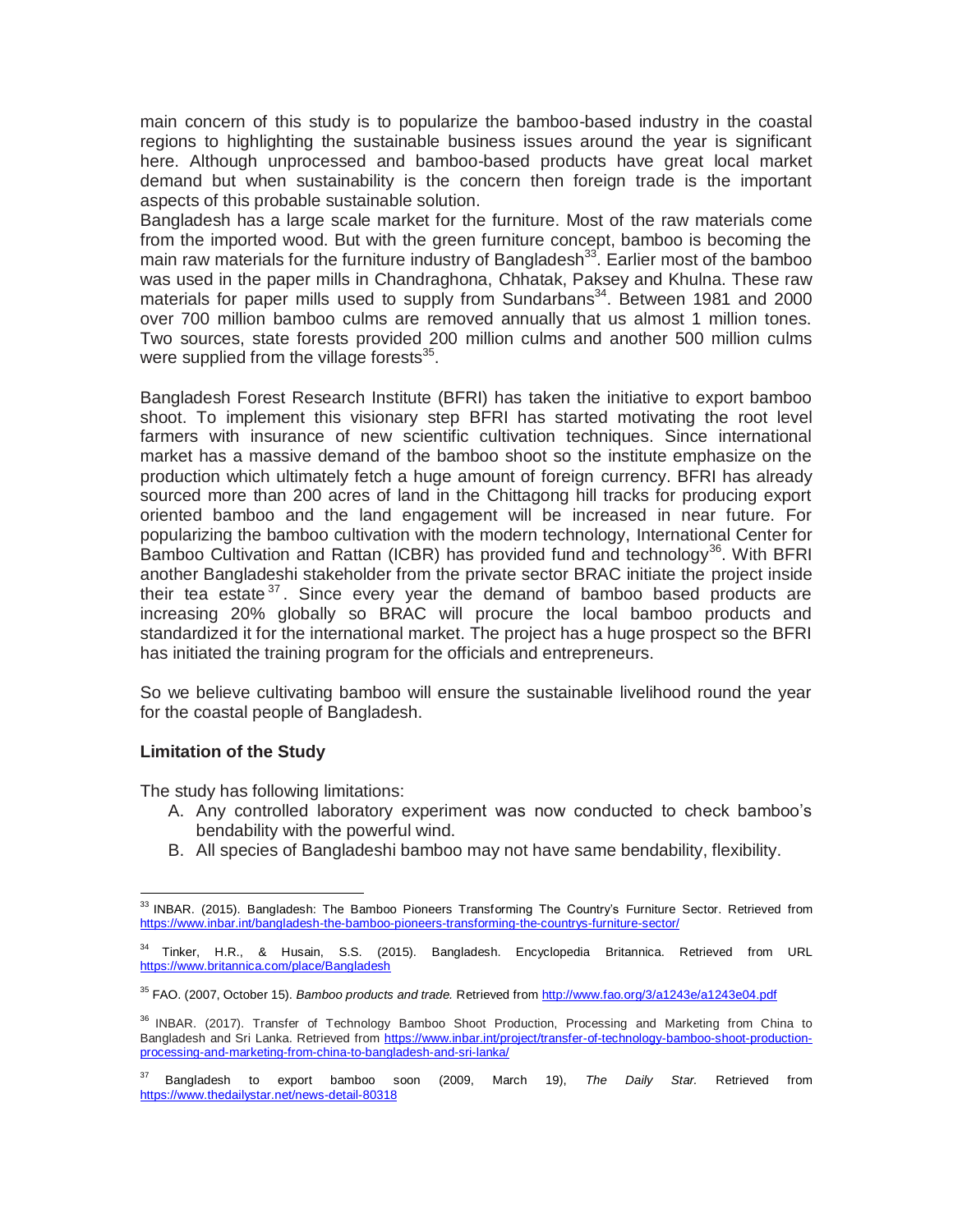- C. How much density of the bamboo forest is required for effective wind break was not examined.
- D. Salinity tolerance of all species is yet to investigate.
- E. Comparison of root mass amongst the species is required to investigate.
- F. While the cultivation period if disaster did strike then the protection plan for the bamboo is yet to investigate.
- G. How the government land in the coastal regions will be distributed among the root level farmers is yet to finalize.
- H. When the local stakeholder i.e. root level farmer will be allowed to collect the bamboo from this social forest is yet to decide.
- I. The profit sharing management among all the stakeholders of this esteemed project is yet to decide.

## **Bibliography**

- 1. Khan, N.I., Elahi, F., & Rana, A.R. (2015). A Study on the Effects of Global Warming in Bangladesh. *The International Asian Research Journal,* 03(02), pp.18-24.
- 2. Asian Disaster Reduction Center. (2015). *Information on Disaster Risk Reduction of the Member Countries*. Retrieved from [https://www.adrc.asia/nationinformation.php?NationCode=50&Lang=en&Mode=c](https://www.adrc.asia/nationinformation.php?NationCode=50&Lang=en&Mode=c%09ountry) **[ountry](https://www.adrc.asia/nationinformation.php?NationCode=50&Lang=en&Mode=c%09ountry)**
- 3. Give2Asia. (2014).DISASTER PREPAREDNESS AND RESILIENCY: BANGLADESH. Retrieved from [https://give2asia.squarespace.com/disaster](https://give2asia.squarespace.com/disaster-preparedness-andresilience-bangladesh)[preparedness-andresilience-bangladesh](https://give2asia.squarespace.com/disaster-preparedness-andresilience-bangladesh)
- 4. Bangladesh Ministry of Food and Disaster Management. (2008). *National Plan for Disaster Management 2008-2015.* Dhaka: Government of the People's Republic of Bangladesh
- 5. United States Environmental Protection Agency. (2017). International Climate Impacts. Retrieved from [/https://19january2017snapshot.epa.gov/climate](https://19january2017snapshot.epa.gov/climate-impacts/international-climate-impacts_.html)[impacts/international-climate-impacts\\_.html](https://19january2017snapshot.epa.gov/climate-impacts/international-climate-impacts_.html)
- 6. Lim, M. (2018). Seven years after tsunami, Japanese live uneasily with seawalls. Reuters. Retrieved from [https://www.reuters.com/article/us-japan](https://www.reuters.com/article/us-japan-disasterseawalls/seven-years-after-tsunami-japanese-live-uneasily-with-seawalls%20idUSKCN1GL0DK)[disasterseawalls/seven-years-after-tsunami-japanese-live-uneasily-with-seawalls](https://www.reuters.com/article/us-japan-disasterseawalls/seven-years-after-tsunami-japanese-live-uneasily-with-seawalls%20idUSKCN1GL0DK)  [idUSKCN1GL0DK](https://www.reuters.com/article/us-japan-disasterseawalls/seven-years-after-tsunami-japanese-live-uneasily-with-seawalls%20idUSKCN1GL0DK)
- 7. Hossain, A.N.H.A. (2003). Bangladesh: Flood Management. Retrieved from [https://www.floodmanagement.info/publications/casestudies/cs\\_bangladesh\\_full.](https://www.floodmanagement.info/publications/casestudies/cs_bangladesh_full.pdf) [pdf](https://www.floodmanagement.info/publications/casestudies/cs_bangladesh_full.pdf)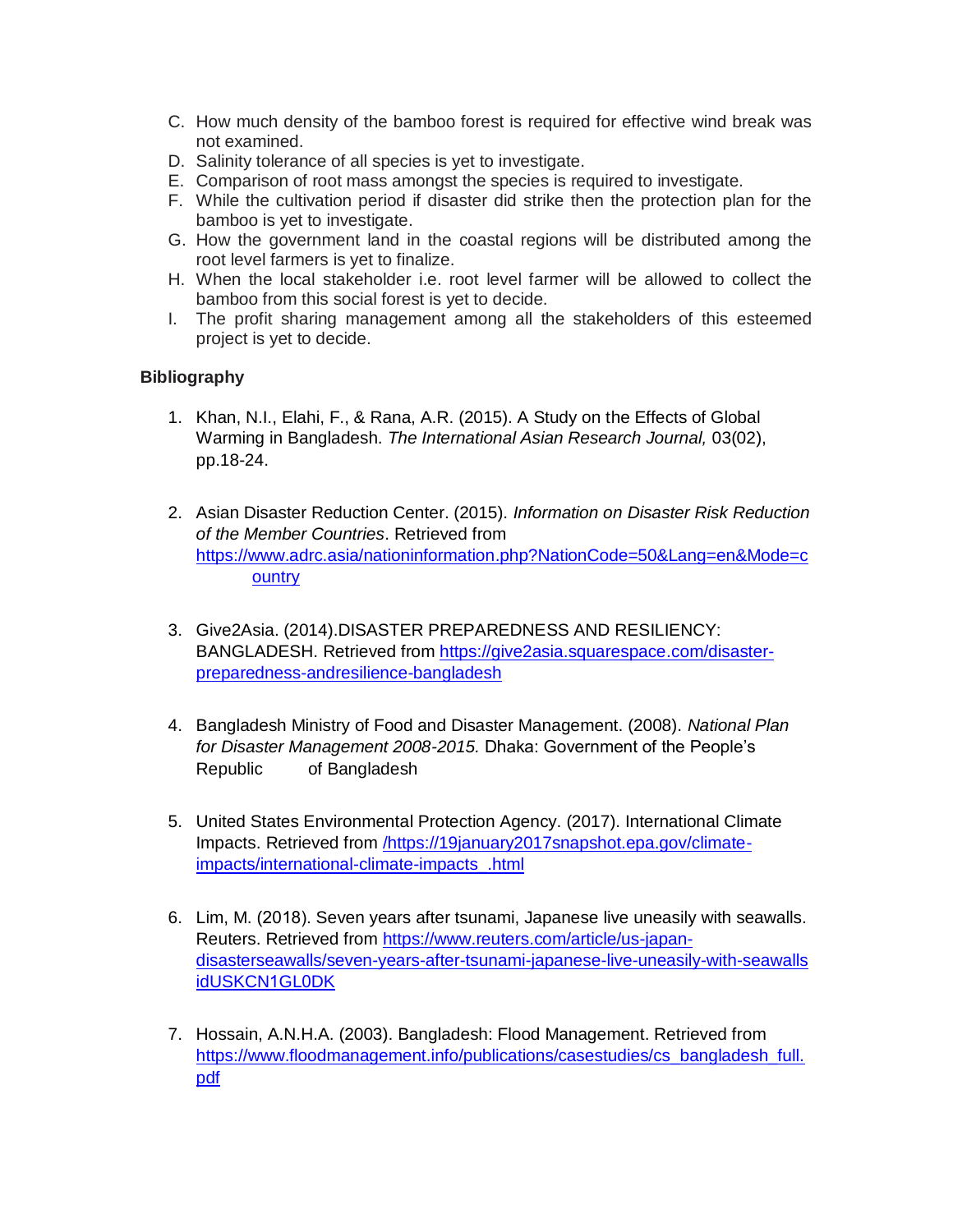- 8. Tinker, H.R., & Husain, S.S. (2015). Bangladesh. Encyclopedia Britannica. Retrieved from URL<https://www.britannica.com/place/Bangladesh>
- 9. Ahsan, M.E. (2013). *Coastal Zone of Bangladesh: Fisheries Resources and its Potentials* (1<sup>st</sup> ed., pp.05-06). Saarbrücken, Germany: LAP LAMBERT Academic Publishing.
- 10. Carter, W. N. (1991). Disaster Management A Disaster Management Hand Book, Manila: ADB.
- 11. PDO-ICZMP (2003). Urban Poor in the Coastal Zone. Working Paper WP021. Program Development Office for Integrated Coastal Zone Management Plan, Ministry of Water Resources, Dhaka. August 2003.
- 12. Wikipedia contributors. (2019, January 4). List of Bangladesh tropical cyclones. In *Wikipedia, The Free Encyclopedia*. Retrieved 21:32, May 22, 2019, from [https://en.wikipedia.org/w/index.php?title=List\\_of\\_Bangladesh\\_tropical\\_cycl](https://en.wikipedia.org/w/index.php?title=List_of_Bangladesh_tropical_cyclones&oldid=876731514) [ones&oldid=876731514](https://en.wikipedia.org/w/index.php?title=List_of_Bangladesh_tropical_cyclones&oldid=876731514)
- 13. A sign of relief (2019, May 05). The Daily Star. Retrieved from <https://www.thedailystar.net/frontpage/cyclone-fani-sign-relief-1738873>
- 14. Ewan, A. M., Makoto N. & Mitsuru K. (2003). Floods in Bangladesh: A Comparative Hydrological Investigationon Two Catastrophic Events. Journal of the Faculty of Enviromental Sdence and Technology, Okayama University. Vo1.8, No.1, pp.53·62.
- 15. Wikipedia contributors. (2019, May 12). Floods in Bangladesh. In Wikipedia, The Free Encyclopedia. Retrieved 21:44, May 22, 2019, from [https://en.wikipedia.org/w/index.php?title=Floods\\_in\\_Bangladesh&oldid=8967233](https://en.wikipedia.org/w/index.php?title=Floods_in_Bangladesh&oldid=896723357) [57](https://en.wikipedia.org/w/index.php?title=Floods_in_Bangladesh&oldid=896723357)
- 16. FloodWorld (2014). Bangladesh. Retrieved from <https://water104website.weebly.com/bangladesh-flooding-and-impacts.html>
- 17. International Federation of Red Cross And Red Crescent Societies (2012). Bangladesh: Floods and Landslides Emergency appeal n° MDRBD010 Operation update n°1. Retrieved from [https://reliefweb.int/report/bangladesh/bangladesh](https://reliefweb.int/report/bangladesh/bangladesh-floods-and-landslides-emergency-appeal-n%C2%B0-mdrbd010-operation-update-n%C2%B01)[floods-and-landslides-emergency-appeal-n%C2%B0-mdrbd010-operation](https://reliefweb.int/report/bangladesh/bangladesh-floods-and-landslides-emergency-appeal-n%C2%B0-mdrbd010-operation-update-n%C2%B01)[update-n%C2%B01](https://reliefweb.int/report/bangladesh/bangladesh-floods-and-landslides-emergency-appeal-n%C2%B0-mdrbd010-operation-update-n%C2%B01)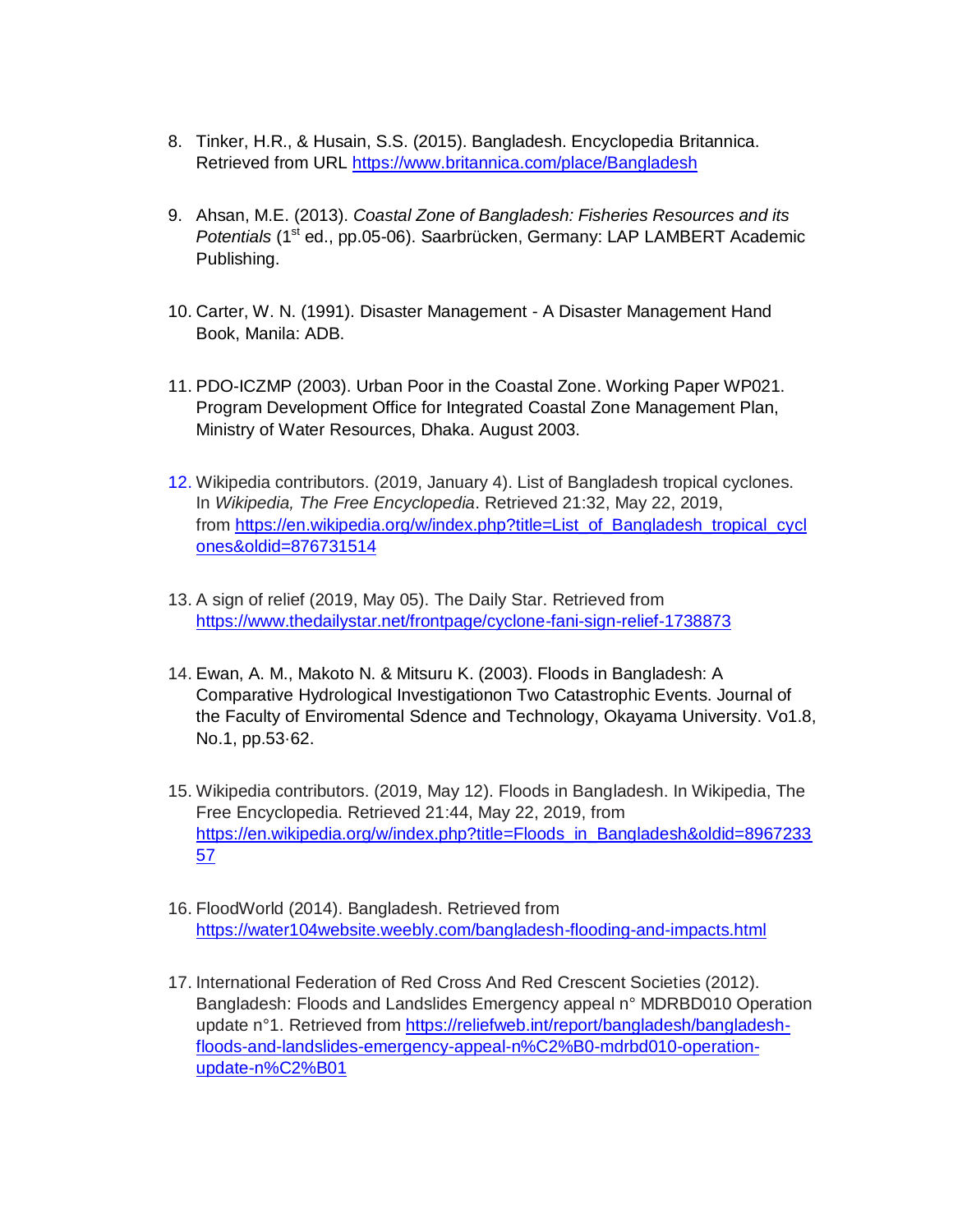- 18. Reliefweb (2017). Bangladesh: Flood Situation August 22, 2017. Retrieved from [https://reliefweb.int/report/bangladesh/bangladesh-flood-situation-august-22-](https://reliefweb.int/report/bangladesh/bangladesh-flood-situation-august-22-2017) [2017](https://reliefweb.int/report/bangladesh/bangladesh-flood-situation-august-22-2017)
- 19. Wikipedia contributors. (2019, May 21). Bamboo. In Wikipedia, The Free Encyclopedia. Retrieved 21:50, May 22, 2019, from <https://en.wikipedia.org/w/index.php?title=Bamboo&oldid=898059508>
- 20. Bamboobotanicals (2011). Bamboo Anatomy And Growth Habits. Retrieved from <http://www.bamboobotanicals.ca/html/about-bamboo/bamboo-growth-habits.html>
- 21. Loomis, C.L. & Wilson, W.E. (1952). Botany Fourth Edition. Retrieved from <https://www.amazon.com/Botany-Fourth-C-Loomis-Wilson/dp/B0043KIPJQ>
- 22. Roach, M. (1996, June 1). [The Bamboo Solution: Tough as steel, sturdier than](http://discovermagazine.com/1996/jun/thebamboosolutio784)  [concrete, full-size in a year.](http://discovermagazine.com/1996/jun/thebamboosolutio784) *Discover Magazine*. Retrieved from <http://discovermagazine.com/1996/jun/thebamboosolutio784>
- 23. Bamboo Grove. (2007). Species of Bamboo. Retrieved from <https://www.bamboogrove.com/bamboo-species.html>
- 24. Banglapedia.(2015). Bamboo. Retrieved from <http://en.banglapedia.org/index.php?title=Bamboo>
- 25. Bamboo Garden. (2011). Frequently Asked Questions about bamboo. Retrieved from<http://www.bamboogarden.com/FAQ%20general.htm>
- 26. Bamboo Land. (2017). About bamboo. Retrieved from <http://www.bambooland.com.au/useful-info/about-bamboo>
- 27. Relief Web. (2012). Feature: DENR promotes bamboos for natural disaster prevention. Retrieved from [https://reliefweb.int/report/philippines/feature-denr](https://reliefweb.int/report/philippines/feature-denr-promotesbamboos-natural-disaster-prevention)[promotesbamboos-natural-disaster-prevention](https://reliefweb.int/report/philippines/feature-denr-promotesbamboos-natural-disaster-prevention)
- 28. The Nature Conservancy. (2017). A Natural Solution to Water Security. Retrieved from [https://www.nature.org/en-us/what-we-do/our-insights/perspectives/a](https://www.nature.org/en-us/what-we-do/our-insights/perspectives/a-natural-solution-to-water-security/)[natural-solution-to-water-security/](https://www.nature.org/en-us/what-we-do/our-insights/perspectives/a-natural-solution-to-water-security/)
- 29. Bamboo Inspiration. (2008). Bamboo Windbreak. Retrieved from <https://www.bamboo-inspiration.com/bamboo-windbreak.html>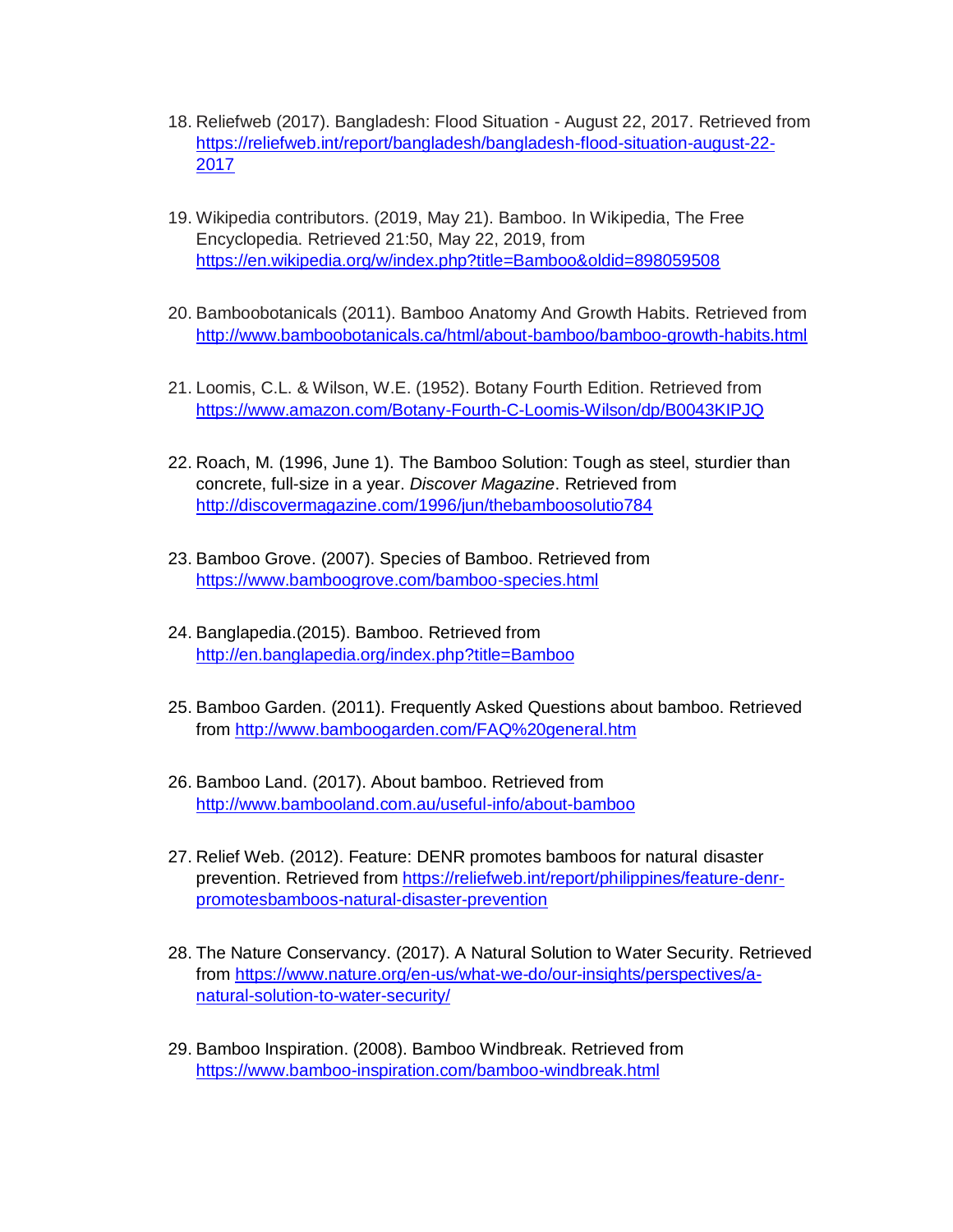- 30. Bangladesh to export bamboo soon (2009, March 19), *The Daily Star.* Retrieved from<https://www.thedailystar.net/news-detail-80318>
- 31. Banik, R.L. (1994). Distribution and ecological status of bamboo forests of Bangladesh. Bangladesh J Forest Sci. 23(2):12–19.
- 32. FAO. (2007, October 15). *Bamboo products and trade.* Retrieved from <http://www.fao.org/3/a1243e/a1243e04.pdf>
- 33. INBAR. (2015). Bangladesh: The Bamboo Pioneers Transforming The Country's Furniture Sector. Retrieved from [https://www.inbar.int/bangladesh-the](https://www.inbar.int/bangladesh-the-bamboopioneers-transforming-the-countrys-furniture-sector/)[bamboopioneers-transforming-the-countrys-furniture-sector/](https://www.inbar.int/bangladesh-the-bamboopioneers-transforming-the-countrys-furniture-sector/)
- 34. INBAR. (2017). Transfer of Technology Bamboo Shoot Production, Processing and Marketing from China to Bangladesh and Sri Lanka. Retrieved from [https://www.inbar.int/project/transfer-of-technology-bamboo-shoot](https://www.inbar.int/project/transfer-of-technology-bamboo-shoot-productionprocessing-and-marketing-from-china-to-bangladesh-and-sri-lanka/)[productionprocessing-and-marketing-from-china-to-bangladesh-and-sri-lanka/](https://www.inbar.int/project/transfer-of-technology-bamboo-shoot-productionprocessing-and-marketing-from-china-to-bangladesh-and-sri-lanka/)
- 35. Figure 1. Dynamic allocation and transfer of non-structural carbohydrates, a possible mechanism for the explosive growth of Moso bamboo (Phyllostachys heterocycla). Reprinted from *Research Gate,* Song, X. & Zhang, C. (2016). Retrieved fro [https://www.researchgate.net/figure/Sketch-of-relationships-among](https://www.researchgate.net/figure/Sketch-of-relationships-among-shoot-mature-Moso-bamboo-and-rhizome-The-map-was-designed_fig1_303291305)[shoot-mature-Moso-bamboo-and-rhizome-The-map-was](https://www.researchgate.net/figure/Sketch-of-relationships-among-shoot-mature-Moso-bamboo-and-rhizome-The-map-was-designed_fig1_303291305)[designed\\_fig1\\_303291305](https://www.researchgate.net/figure/Sketch-of-relationships-among-shoot-mature-Moso-bamboo-and-rhizome-The-map-was-designed_fig1_303291305)
- 36. Figure 2. Windbreak Considerations. Reprinted from *Lincoln Conservation District.* (2013). Retrieved from [https://lincolnconservationdistrict.com/windbreak](https://lincolnconservationdistrict.com/windbreak-considerations/)[considerations/](https://lincolnconservationdistrict.com/windbreak-considerations/)
- 37. Figure 3. Bamboo as a Windbreak for Citrus. Reprinted from *UF/IFAS Citrus Research and Education Center,* Boehlke, P. (2004). Retrieved from [https://crec.ifas.ufl.edu/extension/windbreaks/pdf/\(7\)%20Boelhlke%20presentatio](https://crec.ifas.ufl.edu/extension/windbreaks/pdf/(7)%20Boelhlke%20presentation%20WBSC%202006.pdf) n%20 [WBSC%202006.pdf](https://crec.ifas.ufl.edu/extension/windbreaks/pdf/(7)%20Boelhlke%20presentation%20WBSC%202006.pdf)
- 38. Khan SA, Khan NA. (1994). Non-wood forest products of Bangladesh: an overview. Bangladesh J Forest Sci. 23(1): 45–50.
- 39. Banik RL. (1998). Bamboo resources, management and utilization in Bangladesh. In: Rao AN, Rao VR, editors. Bamboo conservation, diversity, ecogeography, germplasm, resource utilization and taxonomy. Proceedings of training course cum workshop, 1998 May 10–17, Kunming and Xishuangbanna, Yunnan (China); p. 137–150.